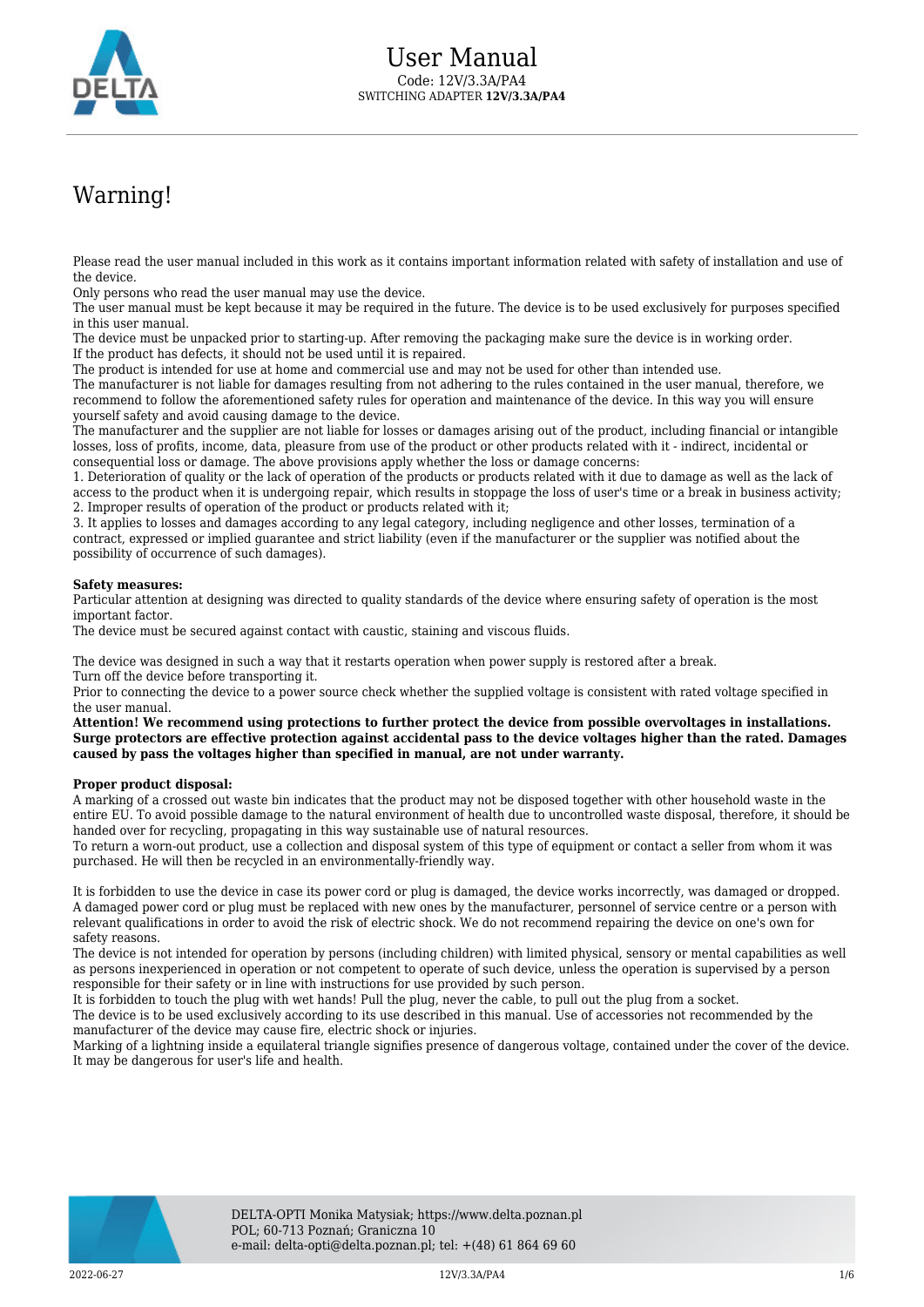

Power adapter is equipped with aesthetic, solidly made metal casing box. Adapter operation is indicated by LED placed on the casing box. The power supply adapter is stabilized and allows to connect up to 4 devices with max. current consumption of 825mA for each output. Each power line is protected by a polymer fuse and has a LED indicator informing about output voltage presence.

Attention! If the power adaptor is using for continuous work (24H) the rated current of the adaptor should be less than 80% of the maximal current. Please pay attention for proper cooling conditions of the power adaptor during work!



| Adapter type:                          | Switching                     |
|----------------------------------------|-------------------------------|
| Output voltage:                        | 12 V DC                       |
| Output voltage adjustment:             | $11\; \dots 13$ V             |
| Max. output current (total):           | 3.3A                          |
| Max. output current for single output: | 0.85A                         |
| LED indication:                        | ✓                             |
| Protections:                           | • Overload<br>• Short-circuit |
| Input voltage:                         | 230 V AC                      |
| Power:                                 | 40 W                          |
| Number of outputs:                     | 4                             |
| Connector type:                        | Cable terminals               |
| Housing type:                          | Metal, wall-mounted           |
| Key closed:                            | ✓                             |
| Weight:                                | $0.69$ kg                     |
| Dimensions:                            | 164 x 163 x 52 mm             |
| Guarantee:                             | 2 years                       |

Power adapter view in lockable casing:



DELTA-OPTI Monika Matysiak; https://www.delta.poznan.pl POL; 60-713 Poznań; Graniczna 10 e-mail: delta-opti@delta.poznan.pl; tel: +(48) 61 864 69 60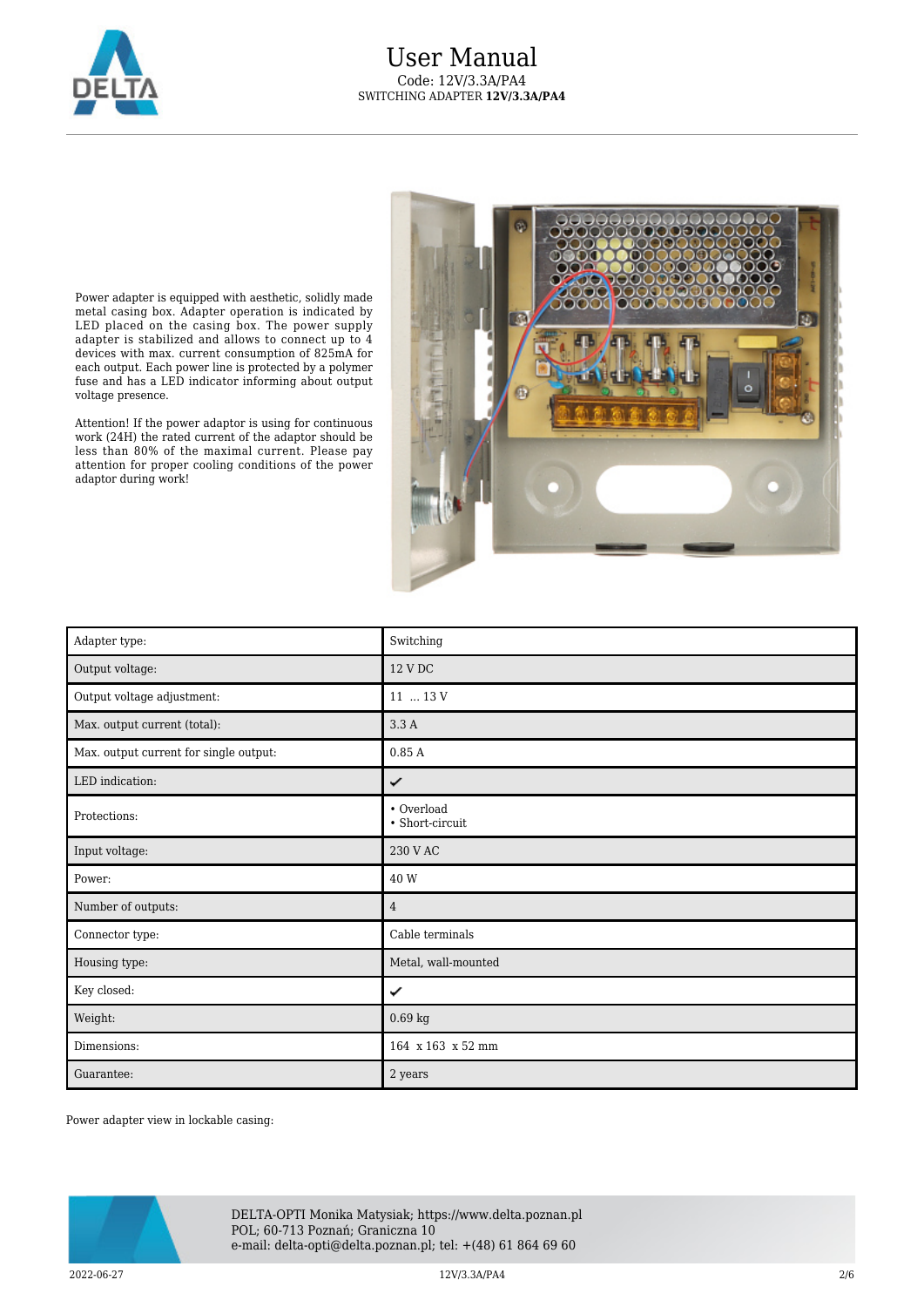





 $2022$ -06-27  $3/6$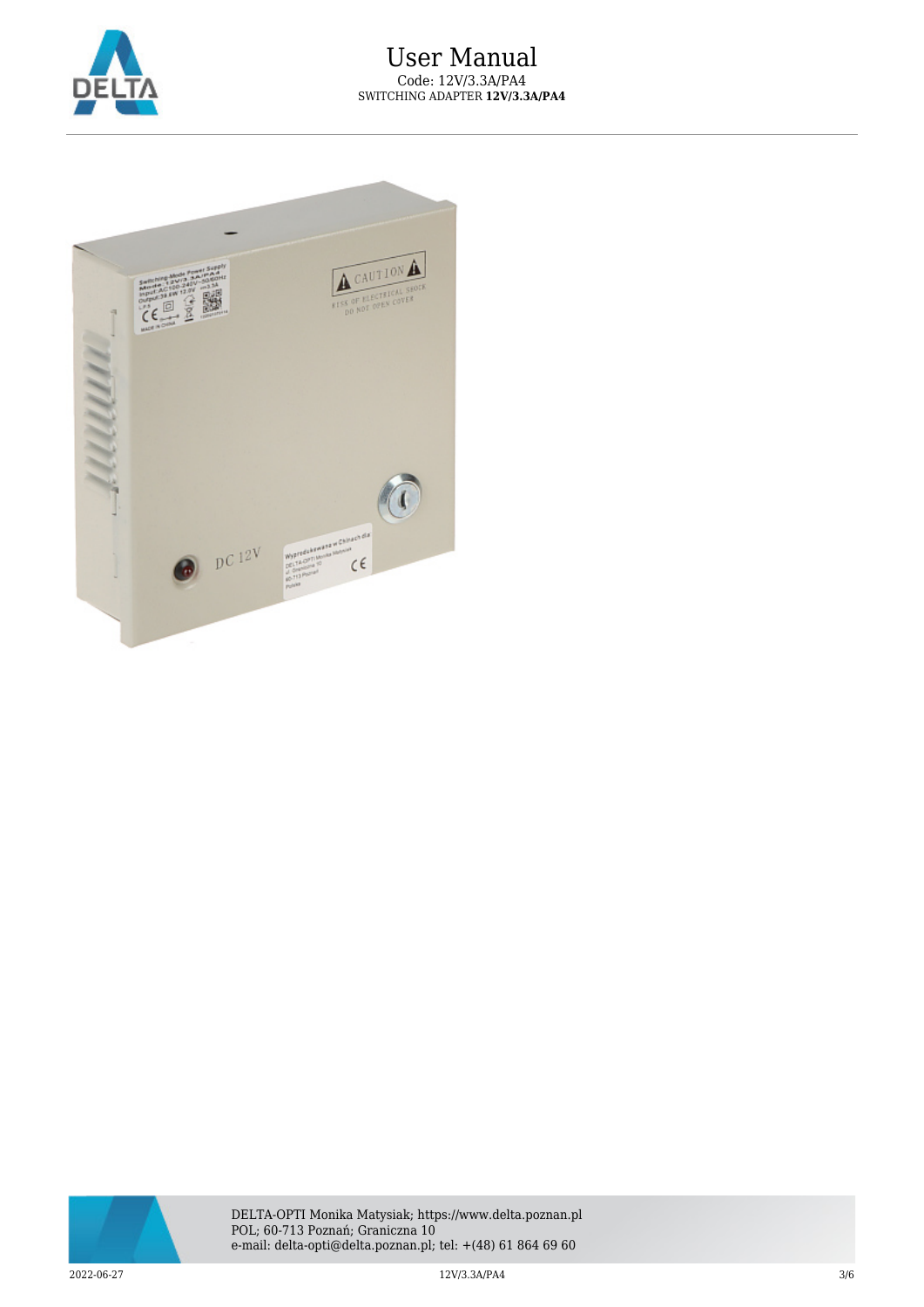



Internal view:



Bottom view:



DELTA-OPTI Monika Matysiak; https://www.delta.poznan.pl POL; 60-713 Poznań; Graniczna 10 e-mail: delta-opti@delta.poznan.pl; tel: +(48) 61 864 69 60

 $2022$ -06-27  $4/6$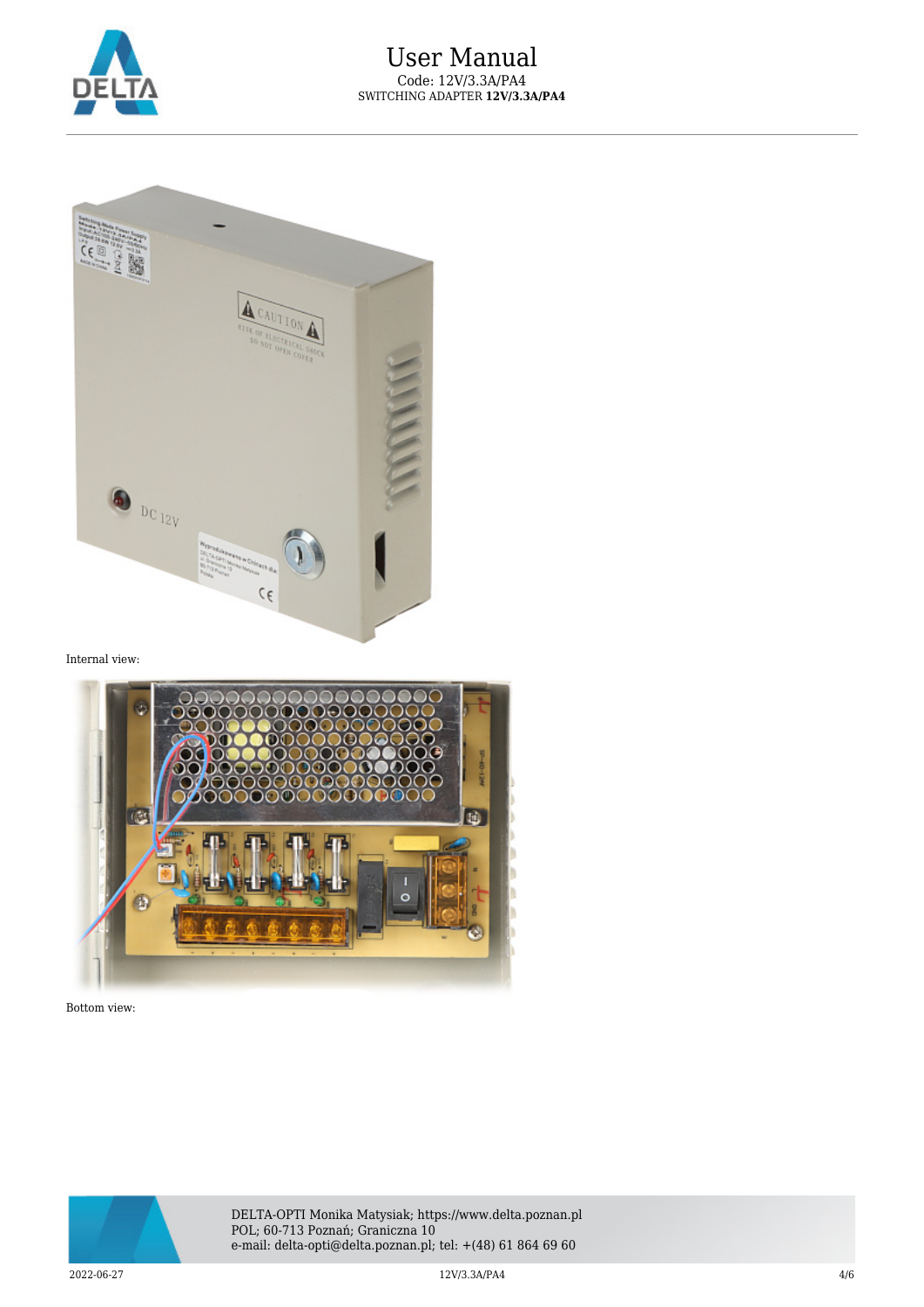



Side view:



In the kit: